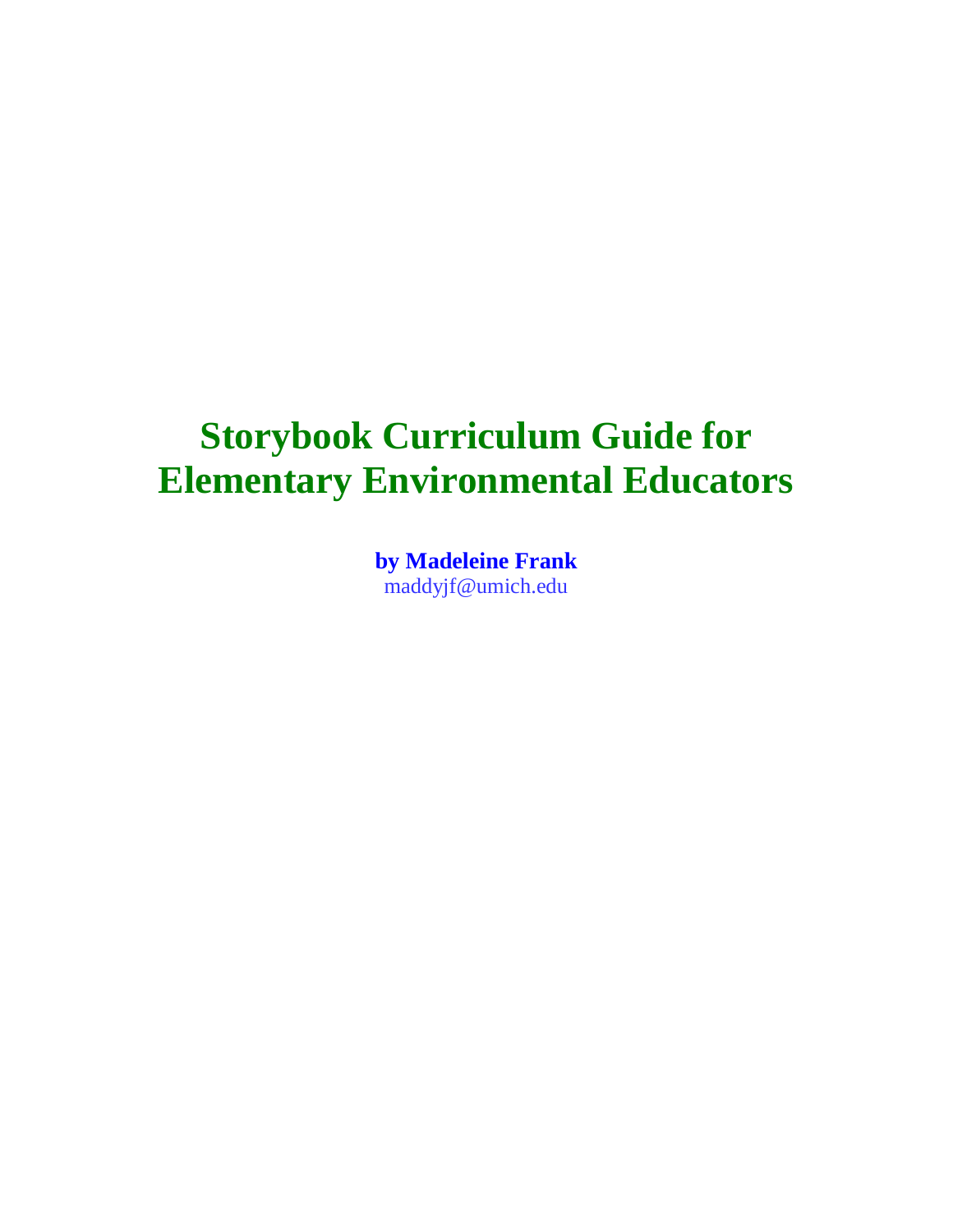The spread of industrialism and the ever-dwindling resources on our planet leave environmentalists frantically searching for an answer to a vitally important question-How do we teach people to care for our planet? The key to changing the downward environmental spiral currently facing our world lies in the hands of children. Having not yet developed hard-to-break habits, children can be instilled with environmentallyfriendly behaviors.

Although changing the way we treat the planet is a very serious task and should be treated as such, putting the task in the hands of children requires that environmental educators tailor the lessons to be easily understood by not-yet-educated minds. Although most would agree that the best way to learn is through direct experience, this is not always possible. Therefore, an alternative and practical way to convey messages to children, and even to adults in certain cases, is through stories. "A good story readily encourages a depth of cognitive processing that makes it more likely the information presented will be used when making future decisions about the issue or behavior in question" (Some Fundamentals of Engaging Stories 173). Stories allow people to learn valuable information and lessons in a way that is fun and interesting.

This list of children's books was made in the hopes of exposing young students to a variety of stories. There are so many different aspects of environmental consciousness, so it is essential that readers understand its many angles. To make it easier to attain this well-rounded understanding, the list has been divided into four categories: Doomsday tales, The Human-Nature Connection, Informational Stories, and The Power of One.

To maximize this list's effectiveness, at least a few stories should be read from each category because each section depends on one another for full understanding. For example, books from The Power of One category teach children that they can make a difference, but students will not know how to make go about this unless they read tales from the Informational section. After reading a few stories from each category, children will hopefully understand not only the importance of preserving our planet, but also how to care for it.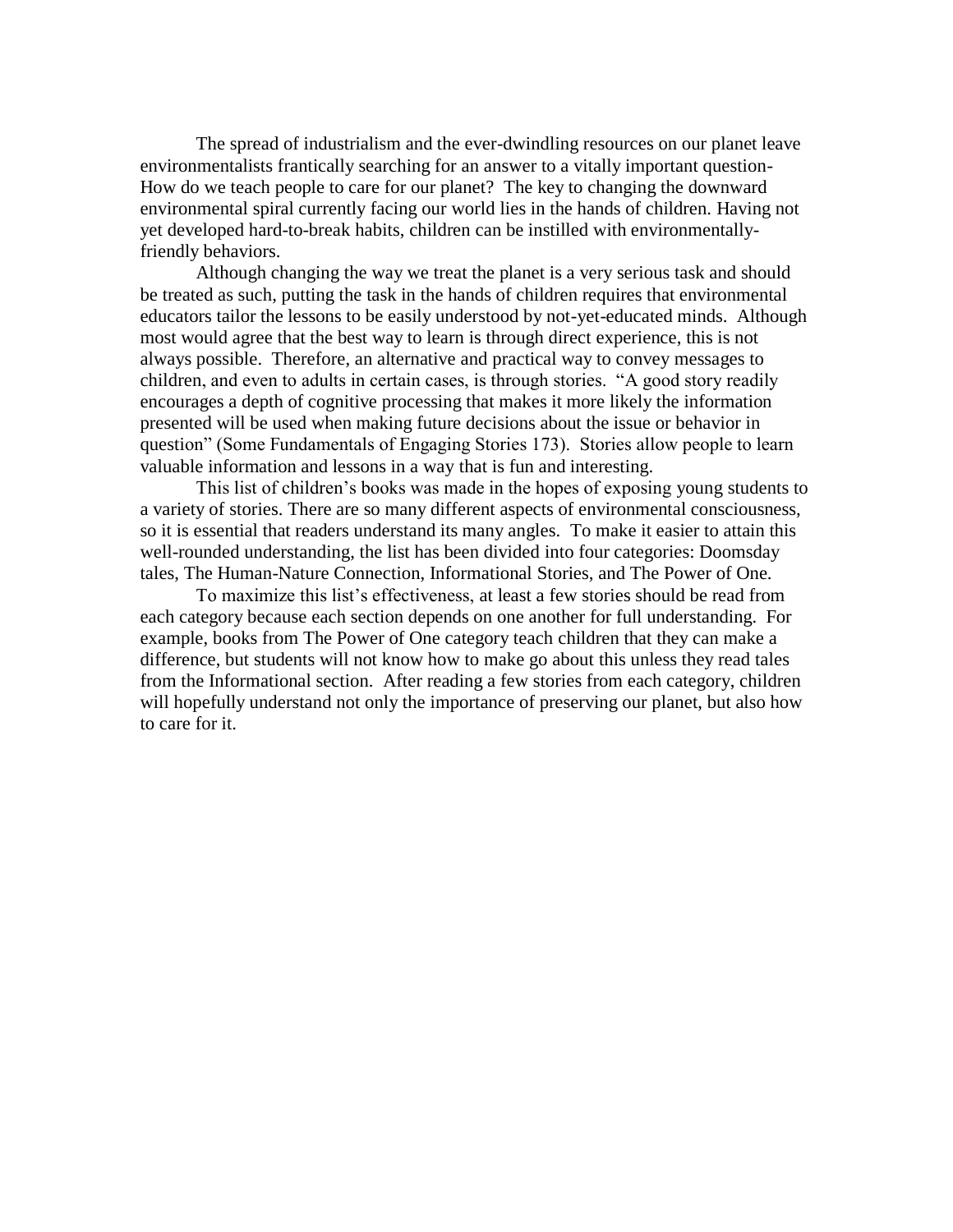#### **Doomsday Tales**

Cherry, Lynne. *The Great Kapok Tree: A Tale of the Amazon Rain Forest*. San Diego: Harcourt Brace Jovanovich, 1990. Print.

In this moving plot, animals and children of the rain forest discuss what will happen to them and the world if mankind chops down their beloved Kapok Tree and the rainforest in general. For example, the snake and frog would have nowhere to live, the jaguar would not find food, humans would perish from lack of oxygen, and much more. Cherry connects the destruction of one tree with the survival of all animals and humans.

Peet, Bill. *The Wump World*. Boston: Houghton-Mifflin, 1970. Print.

In *The Wump World*, aliens called 'Pollutians,' who travel to the Wump planet. Previously a grass and green landscape, the Pollutians industrialize the entire planet, forcing the innocent Wumps to move into dark, scary underground caves The fable gives a chillingly real depiction of how humans are destroying our planet.

Seuss. *The Lorax*. New York: Random House, 1971. Print.

In this cartoon metaphor of how industrialism has destroyed our planet, the Onceler, who symbolizes big corporations, chops down a single Truffula Tree to make a Thneed. However, the Once-ler could not stop after cutting down one tree, and soon enough, he has slashed down the entire forest and polluted the air and water around him, forcing all the animals to leave. Using colorful illustrations and rhymes, *The Lorax* delivers a very serious message to children about can happen if we continue to industrialize.

Van Allsburg, Chris. *Just a Dream*. Boston: Houghton Mifflin, 1990. Print. About a young litterbug named Walter, this story outlines what the future looks like if humans continue to abuse the planet and its resources. Chris van Allsburg's dramatic approach to how we treat the environment will catch young readers' attention and will cause them to re-examine their own behaviors just as Walter does.

#### **Human-Nature Connection**

- Ehlert, Lois. *Pie in the Sky*. Orlando: Harcourt, 2004. Print.
	- *Pie in the Sky* demonstrates how we can make delicious food, such as pie, using ingredients from the earth! In this story, a father tells his child that the tree in the backyard of their new home is a pie tree. Never having heard of a pie tree, the child feels apprehensive, and as the seasons change and no pies grow on the tree, the child's skepticism increases. Finally, the father explains to his child that they will pick cherries, just as the birds do, and make a pie from them.
- Harrison, Jim. *The Boy Who Ran to the Woods*. New York: Atlantic Monthly, 2000. Print. About a wild youngster named Jimmy, *The Boy Who Ran to the Woods* demonstrates how time in the Northern Michigan wilderness can heal a trauma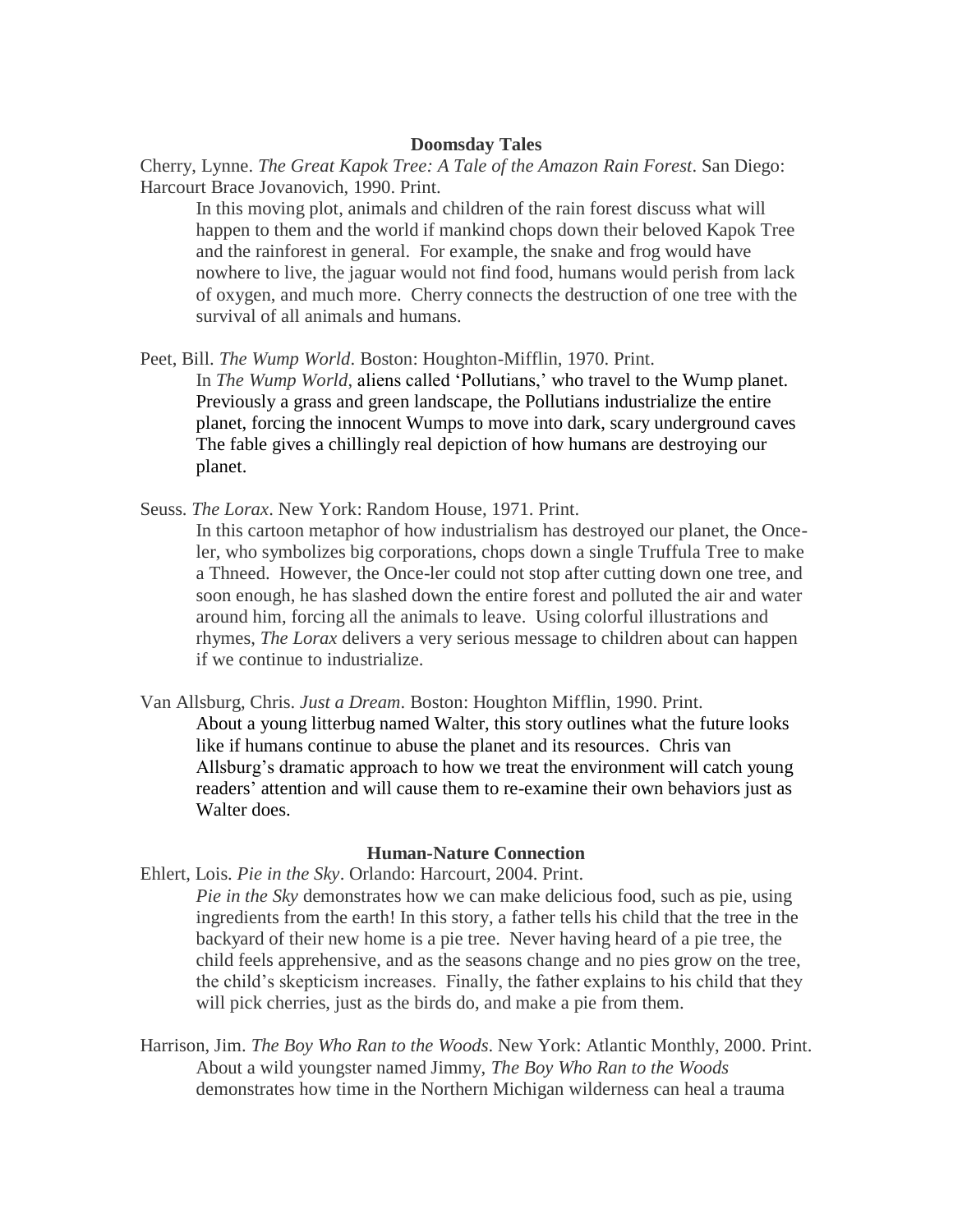from a serious accident that blinds him in one eye. In Jimmy's case, free time to run and explore the forest near the Great Lakes allows him to gain control of his rebelliousness and instills in him a lifelong love of the outdoors. Jimmy's story will encourage children to spend more time in nature.

Lapointe, Claude. *Out of Sight! Out of Mind!* Mankato, MN: Creative Editions, Harcourt, Brace, 1995. Print.

Composed almost entirely of illustrations, *Out of Sight! Out of Mind!* reminds readers to pay attention to the outside world. Under the impression that "Nothing ever happens outside," the children spend all day playing video games and miss all the interesting events taking place outside. Finally, they look out the window and notice the excitement happening outdoors, such as animals playing and running around.

Romanova, Natalia. *Once There Was a Tree*. New York: Dial, 1985. Print. When a tree is hacked down, insects, animals, and men all claim the remaining bottom of the tree as their home, which causes the narrator to ask, "Who does the stump belong to?" By the end of the story, the answer is clear: trees do not belong to any single species on Earth, including man. Instead, nature must be shared and enjoyed by everyone.

Schimmel, Schim. *Dear Children of the Earth: A Letter from Home*. Minocqua, WI: NorthWord, 1994. Print.

In this inspirational letter to her children, Mother Earth shares, from her own point of view, the importance of caring for the earth. The personification of the Earth transforms the way students understand the world. By considering the planet to be just another person with thoughts and feelings rather than as something too huge to be affected by our actions, students will understand that the earth is not simply here for our exploitation and our individual behavior does have consequences.

Udry, Janice May. *A Tree is Nice*. New York: Harper & Bros., 1956. Print. Simple yet delightful, *A Tree is Nice* opens up readers' eyes to the many uses of trees, from creating shade to providing branches for swings or climbing to protecting houses from strong winds. Outlining the many benefits of trees affirms their value and the need for them to be cared for and protected.

## **Informational Stories**

Cole, Joanna. *The Magic Schoolbus On the Ocean Floor: A Book about Color*. New York: Scholastic, 1992. Print.

In this classic *Magic School Bus* adventure, Ms. Frizzle takes her students on a wild field trip down to the ocean floor. There, she teaches her students about the wonders of the ocean while giving them the opportunity to also explore the sea for themselves! Ms. Frizzle's out-of-box teaching style allows her class the chance to learn and have fun at the same time, while she reveals why the ocean is something to love and cherish.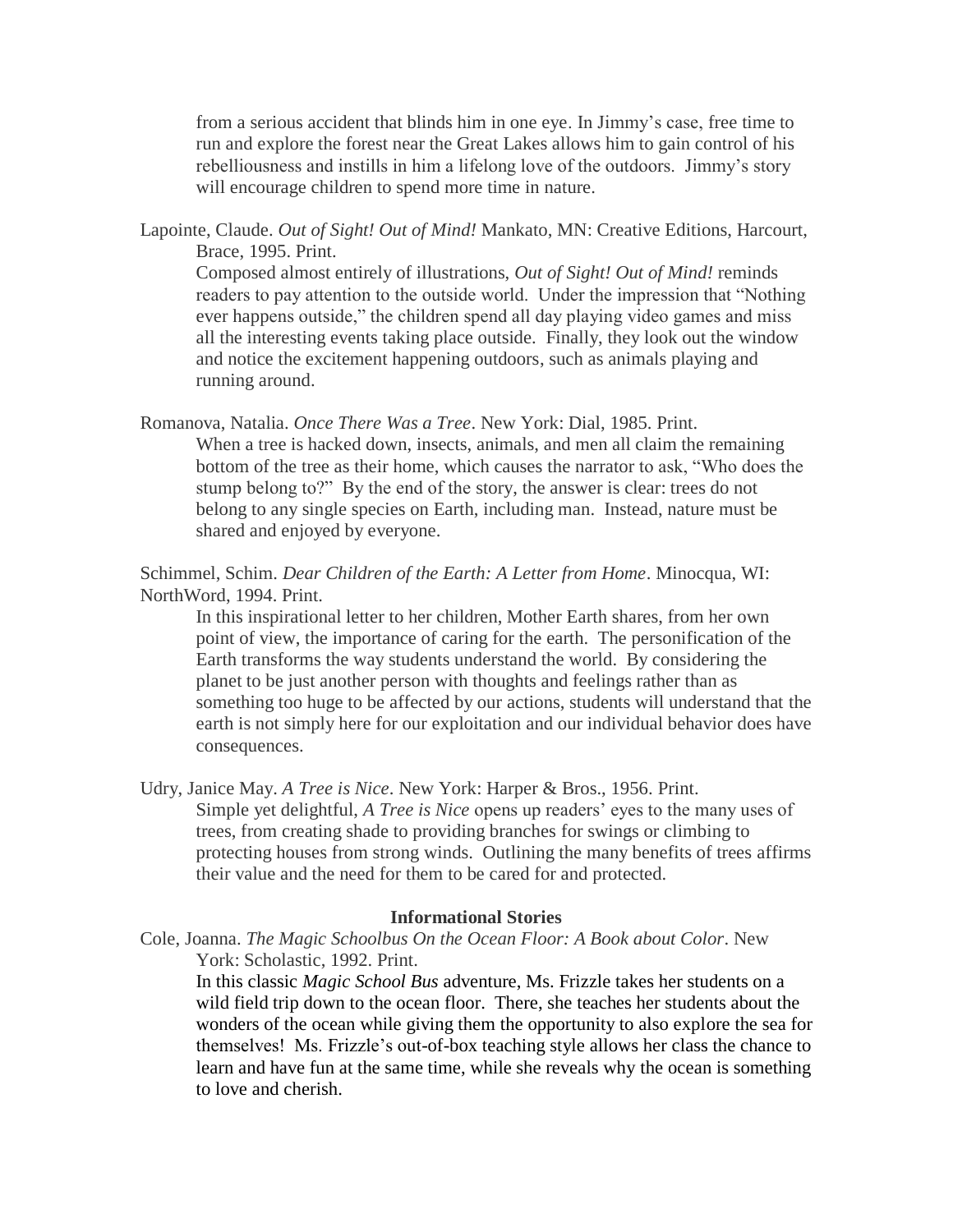Huntington, Harriet E. *Let's Go Outdoors*. New York: Doubleday, Doran, 1939. Print. *Let's Go Outdoors* explains to young readers the different species one might find outside. Huntington explains in a straightforward yet engaging way how to identify animals globally and how each one behaves.

Hurst, Bridget. *Charlie and Lola: We Are Extremely Very Good Recyclers*. New York, NY: Dial For Young Readers, 2009. Print.

Little sister Lola, who has a bad habit of hoarding, fears for her own future when she visits her friend's older brother's room, who is also a hoarder, and sees that it is packed to the brim with old stuff. With help and advice from her older brother, Charlie, Lola kicks her hoarding addiction, becomes a model recycler, and even leads her class to winning a recycling contest. The brother-sister duo do a fantastic job of explaining to readers how to recycle.

Johanson, Sarah Margaret. *Caillou: Every Drop Counts*. Québec: Chouette, 2012. Print. In his day care class, Caillou learns about not wasting water in his day care class. Caillou gains appropriate water conservation skills through a process of trial and error. Readers can follow along with Caillou to discover the best ways to save water.

Kroll, Steven. *Stuff!: Reduce, Reuse, Recycle*. Tarrytown, NY: Marshall Cavendish Children, 2009. Print.

The notorious town pack-rat, Pinch, hesitantly decides to participate in a tag sale and sell all of his old stuff. By the end of the sale, he realizes all the joy that his things have brought to others, and decides to have his family sell their junk as well! Pinch's friend Heddy Hedgehog convinces Pinch to use the money from the tag sale to buy trees and make their town "pretty as well as clean." Pinch and his friends show that selling or giving away items that one no longer uses can help the community and feels very gratifying.

Smith, David J. *If America Were a Village: A Book about the People of the United States*. Toronto, Ont.: Kids Can, 2009. Print.

*If America Were a Village* explains the importance of using less and sustaining resources in a direct and educational way. In order to make this information easyto-understand, Smith shrinks down the population of America to just one hundred people. Yet, this book does give statistics about the population and resources. For example, "If all the energy sources- coal, petroleum, natural gas, nuclear, renewable, electricity- were added up, America would use 21 percent of the world's total."